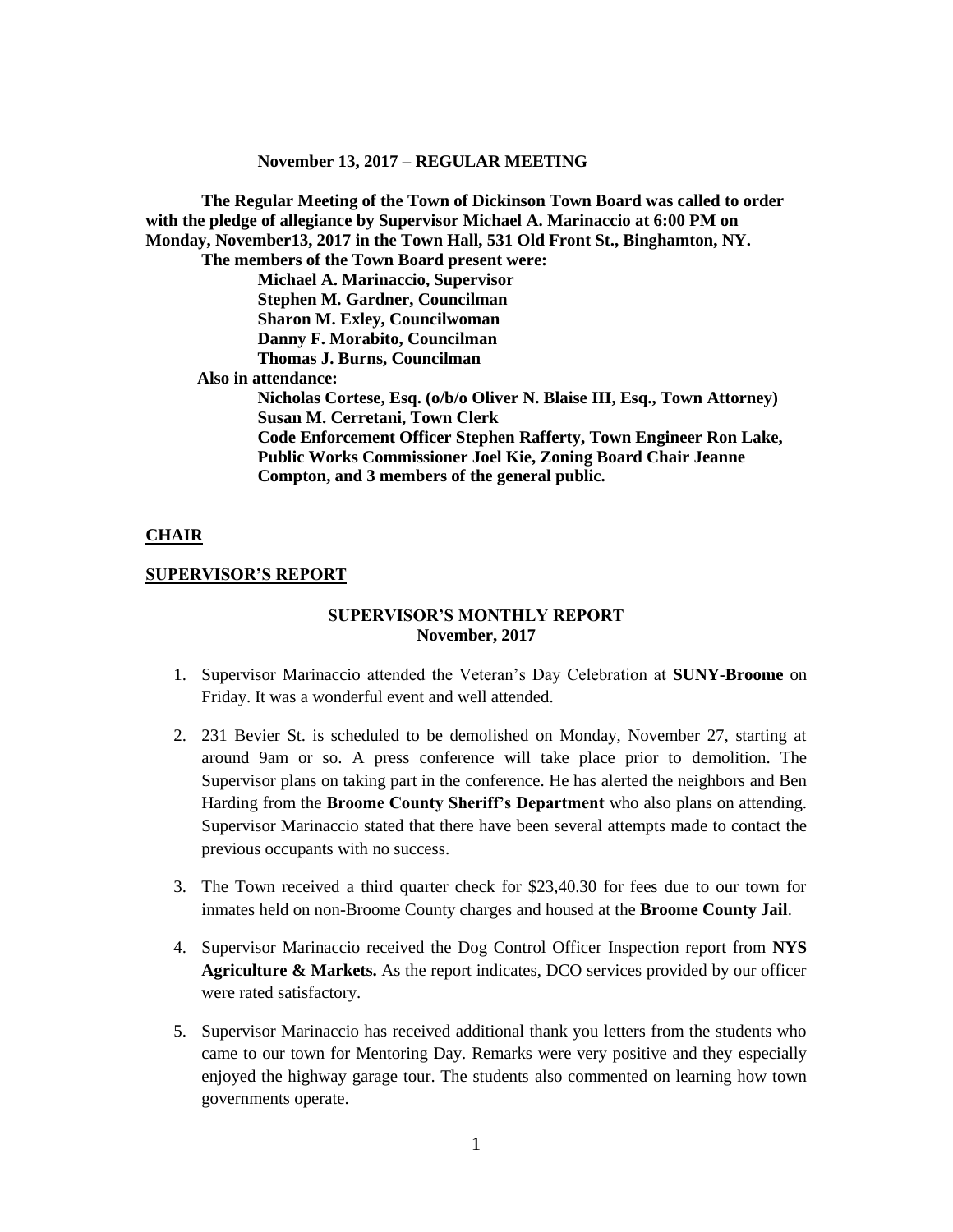## **SUPERVISOR'S REPORT CONTINUED:**

- 6. We received the  $3<sup>rd</sup>$  quarter sales tax revenue check for \$219,573.90. To date we received \$636,930.15. We budgeted \$820,000 for 2017. We need \$183,000 to meet that projection.
- 7. The Town's franchise agreement with **Charter Communications/Spectrum** will expire in September of 2020. Supervisor Marinaccio will schedule a meeting with the town attorney to review Section 626 of the Communications Act to see how we want to proceed. Section 626 (h) of the Cable Act provides renewal of franchises without going through the extensive formal procedure specified in Sections 626 (a through (g). Charter believes that this informal process may be preferable for all concerned. We will take the recommendations to the full board once we review our options. Charter would like to begin the process as soon as we are ready to.
- 8. A Ribbon Cutting Ceremony for the new **Taste of NY** building located at **Cornell Cooperative Extension** is scheduled for Tuesday, December 5, at 4 pm.
- 9. Supervisor Marinaccio is planning on attending an information meeting on Water Community on Tuesday, November 14, from 6 to 8 pm at the **Binghamton University** Downtown Center. Pre-registration was required.
- 10. Supervisor Marinaccio wants to wish everyone a wonderful and Happy Thanksgiving.

#### **Code Violations Report**:

- 1. 26 Pulaski, tent set up on the property, no hot water
- 2. 66 Old State Rd., truck openly stored on property, no plates
- 3. 183 Bevier St., vehicle in front yard for sale no plates
- 4. 68 Sowden, various garbage, soda cans, car tire, pet carrier, broken hand rail.
- 5. 703 Front St., fence in front is broken. This fence has since been replaced with a new one.
- 6. 561 Old Front St., broken windows and damage to the house caused by a fallen tree.

#### **Dog Control Report**

Supervisor Marinaccio is in receipt of the Dog Control Officer's Monthly report for October for both the Village and the Town. Barking dog complaints, dog run away from home, pit bull chasing and cornering a resident, all resolved.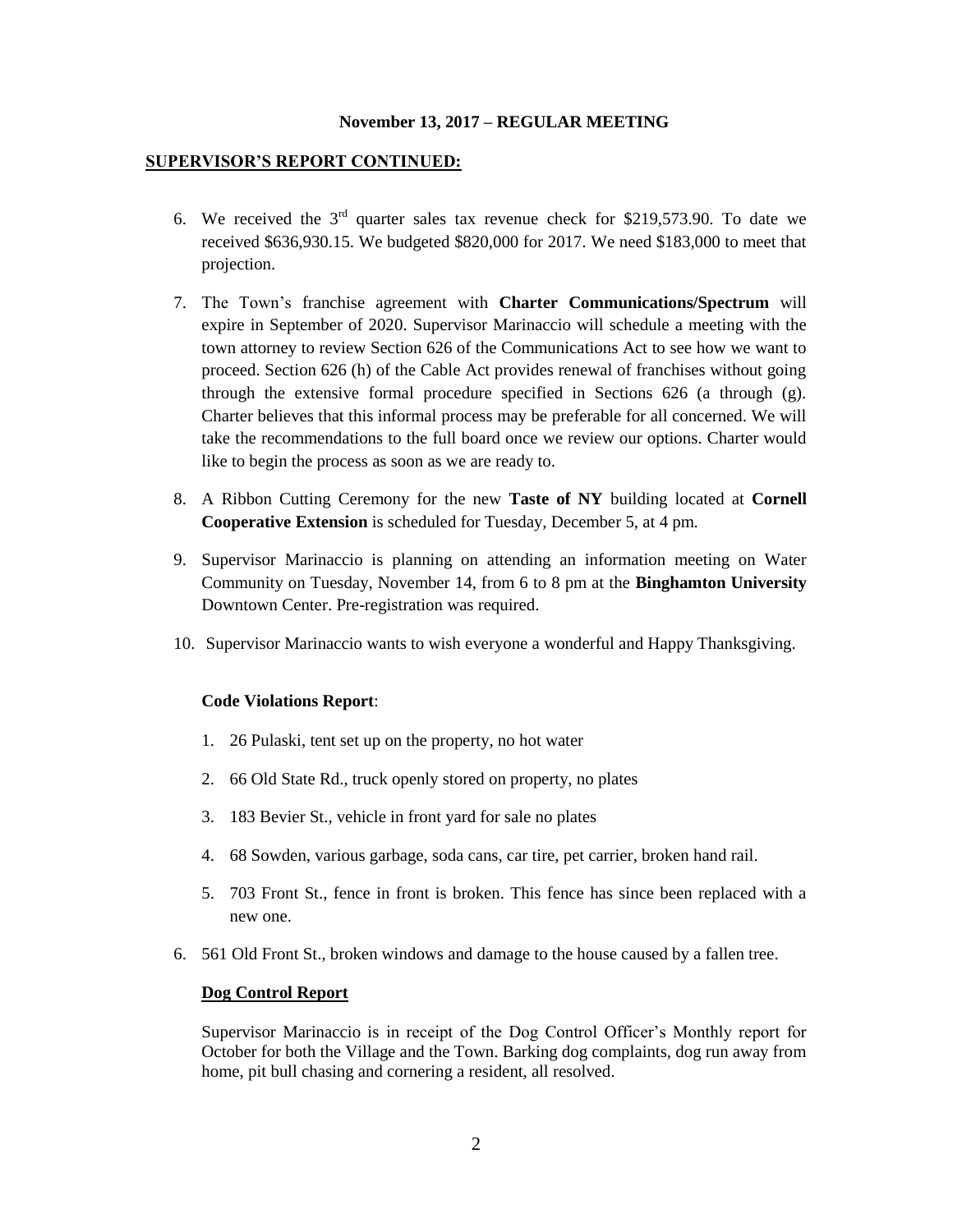### **SUPERVISOR'S REPORT CONTINUED:**

## **NYSEG Warning Letter:**

No warning letters issued to property owners by NYSEG this month

## **PUBLIC COMMENTS**

Resident Jim Love asked Supervisor Marinaccio to ask **NYSDOT Regional Director** Jack Williams when both lanes of the 17 East to 81 North ramp will open. He feels that it is dangerous in that people wait until the last minute to merge from right to left. The Supervisor replied that he will try to get an answer from Mr. Williams.

## **COMMITTEE REPORTS**

## **PUBLIC WORKS**

- o Councilman Gardner stated that the Highway Department has been working on water projects for 2018 and noted that there are several challenges ahead.
- o The last day of brush pick up was last week. The Highway crew salted the roads last Friday.

## **FINANCE**

## o **SUPERVISOR MONTHLY REPORT**

Councilman Morabito made a motion to accept the **September, 2017 Supervisor monthly report** seconded by Councilwoman Exley. All in favor.

#### o **TOWN CLERK MONTHLY FINANCIAL REPORT**

Councilman Morabito made a motion to accept the **October 2017 Monthly Financial Report** for the **Town Clerk** in the amount of **\$1,696.78** seconded by Councilman Gardner. All in favor.

## o **TOWN COURT MONTHLY FINANCIAL REPORT**

Councilman Morabito made a motion to accept the Financial Report(s) for the **Town of Dickinson Court** for the month of September in the amount of **\$35,048.00**. On a motion of Councilman Morabito and seconded by Councilman Burns. State -\$27,258.00 County - \$1,295.00 Town - \$6,485.00 All in favor.

## o **ABSTRACTS FOR APPROVAL**

On Motion from Councilman Morabito, seconded by Councilman Gardner to approve **abstract # 11**, dated **November13, 2017** in the amount of **\$272,216.69** Vote Ayes- 5, Nays-0, Absent-0.

> Supervisor Marinaccio voting Aye Councilman Gardner voting Aye Councilwoman Exley voting Aye Councilman Morabito voting Aye Councilman Burns Aye

Unanimously passed and noted as duly adopted.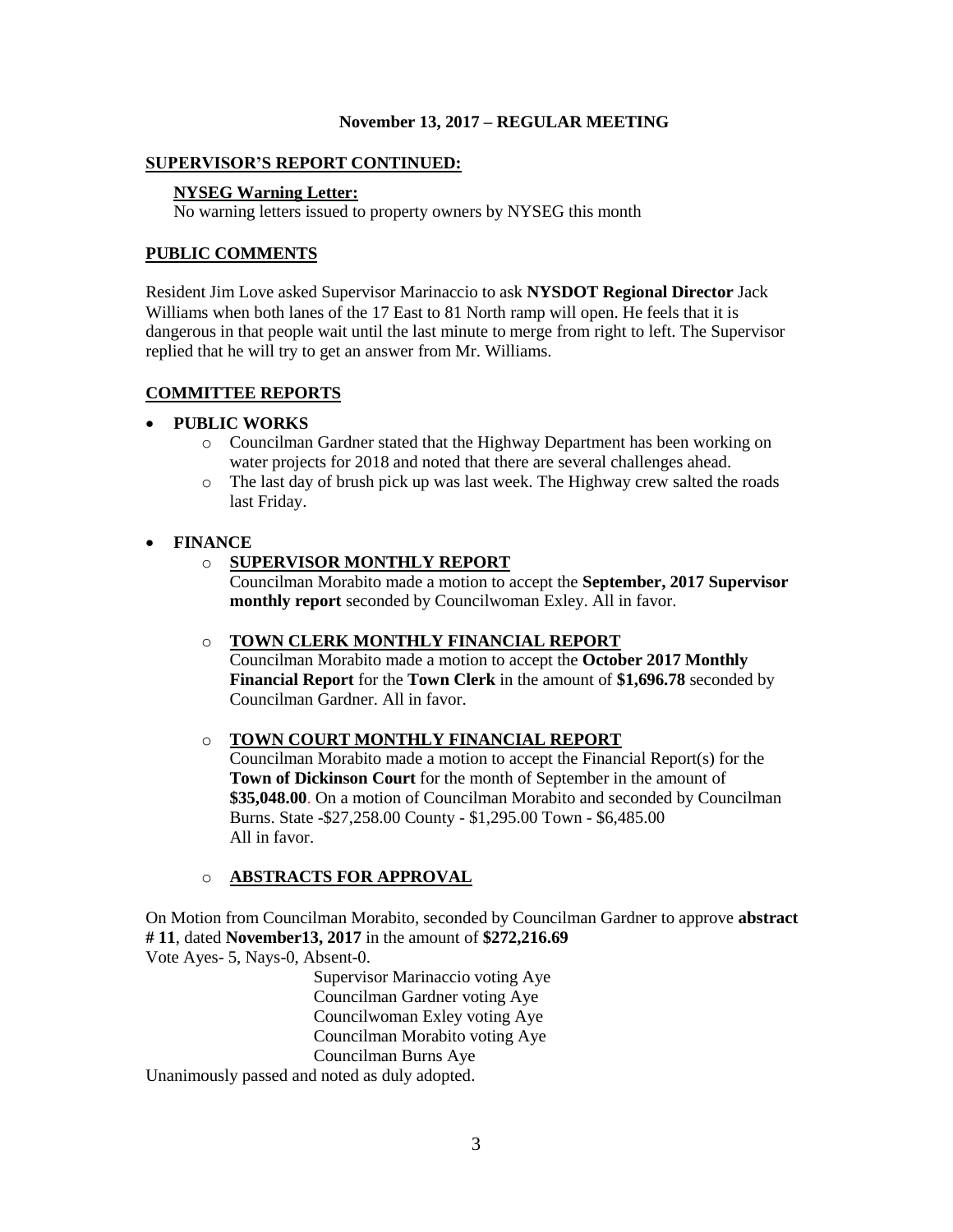**Abstract Summary of Audited Vouchers for Funds respectively in the amount(s) of \$272,216.69.** 

**Voucher #11 for November13, 2017 year in the amount of \$311,747.30:** 

| <b>General Fund</b>          | \$109,871.86 |
|------------------------------|--------------|
| <b>Part Town</b>             | \$2,420.00   |
| <b>Highway</b>               | \$66,642.53  |
| <b>Fire districts</b>        | \$0.00       |
| <b>Light Districts</b>       | \$237.81     |
| <b>Sewer Operating Dist.</b> | \$13,627.67  |
| <b>Water Operating Dist.</b> | \$79,416.82  |

# **PERSONNEL**

o Nothing to report.

# **PLANNING**

o Nothing to report

# **APPROVAL OF MINUTES**

On a motion by Councilman Gardner seconded by Councilwoman Exley to approve the **Work Session and Regular Meeting Minutes of October 2, 2017 and October 10, 2017**. All in favor.

Vote-5 Ayes, Nays-0, Absent-0.

# **CHAIR**

# **FUNDING FOR WATER PROJECTS**

Councilman Gardner stated that the Highway Department has been working on water projects for 2018 and noted that there are several challenges ahead. Councilman Gardner addressed the funding of water projects. Councilman Morabito presented a spreadsheet that he reorganized that had been put together by Mr. Kie and Mr. Gardner. Mr. Morabito stated that after reviewing the numbers, we now have to decide how to best use our finances to achieve our goals and to look for funding from other sources. A long discussion followed.

Supervisor Marinaccio stated that he will take our financial plan to Senator Akshar to see if he might be able to get us some assistance.

# **BROOME DEVELOPMENTAL CENTER**

Supervisor Marinaccio and Councilwoman Exley spoke about **Broome Developmental Center** and remarked that for whatever reason there seems to be hesitancy with the legislators to back the proposed opioid treatment program for the facility.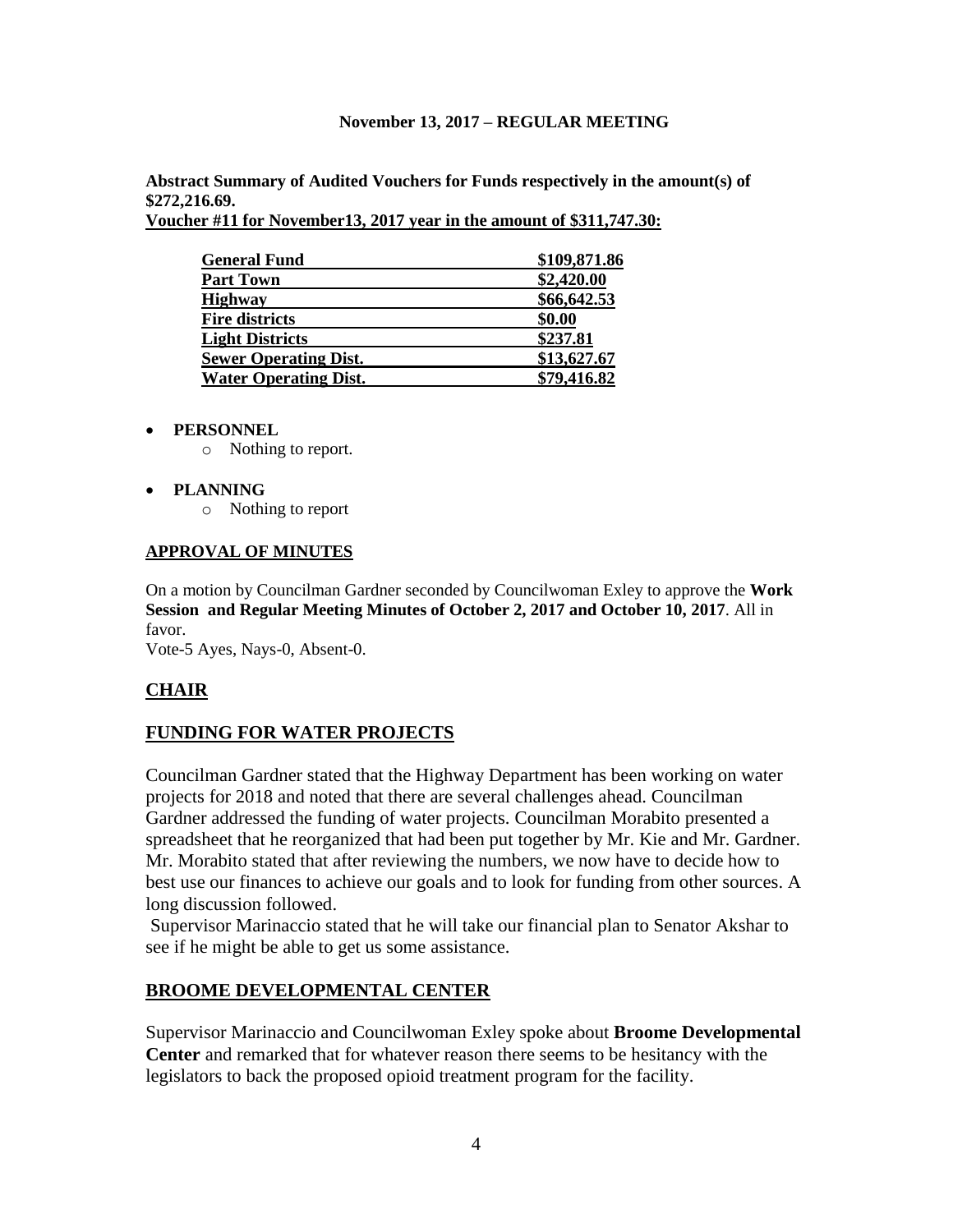### **ATTORNEY**

## **RESOLUTION ADOPTING THE JUSTICE COURT AUDIT**

### **RESOLUTION 2017-29**

The following Resolution was offered by Councilman Morabito, who moved its adoption, seconded by Councilman Burns to wit:

BE IT RESOLVED, by the Town Board of the Town of Dickinson, Broome County, New York as follows:

## **RESOLUTION: ADOPTING THE JUSTICE COURT AUDIT AND AUTHORIZING ITS SUBMISSION TO THE UNIFIED COURT SYSTEM**

The question of adoption of the foregoing Resolution was duly put to a vote on roll call which resulted as follows: All in favor. Vote Ayes –5, Nays – 0, Absent-0.

> Supervisor Marinaccio voting Aye Councilman Gardner voting Aye Councilwoman Exley voting Aye Councilman Morabito voting Aye Councilman Burns voting Aye

All in favor.

#### **RESOLUTION ADOPTING 2018 BUDGET**

#### **RESOLUTION 2017-30**

The following Resolution was offered by Councilwoman Exley, who moved its adoption, seconded by Councilman Gardner to wit:

BE IT RESOLVED, by the Town Board of the Town of Dickinson, Broome County, New York as follows:

## **RESOLUTION: ADOPTING ANNUAL BUDGET FOR 2018**

The question of adoption of the foregoing Resolution was duly put to a vote on roll call which resulted as follows: All in favor. Vote Ayes – 5, Nays – 0, Absent-0.

> Supervisor Marinaccio voting Aye Councilman Gardner voting Aye Councilwoman Exley voting Aye Councilman Morabito voting Aye Councilman Burns Aye

All in favor. Resolution attached.

# **RESOLUTION ADOPTING A NO PARKING RESTRICTION ON A PORTION OF FOREST HILLS BLVD - LOCAL LAW #3 OF THE YEAR 2017**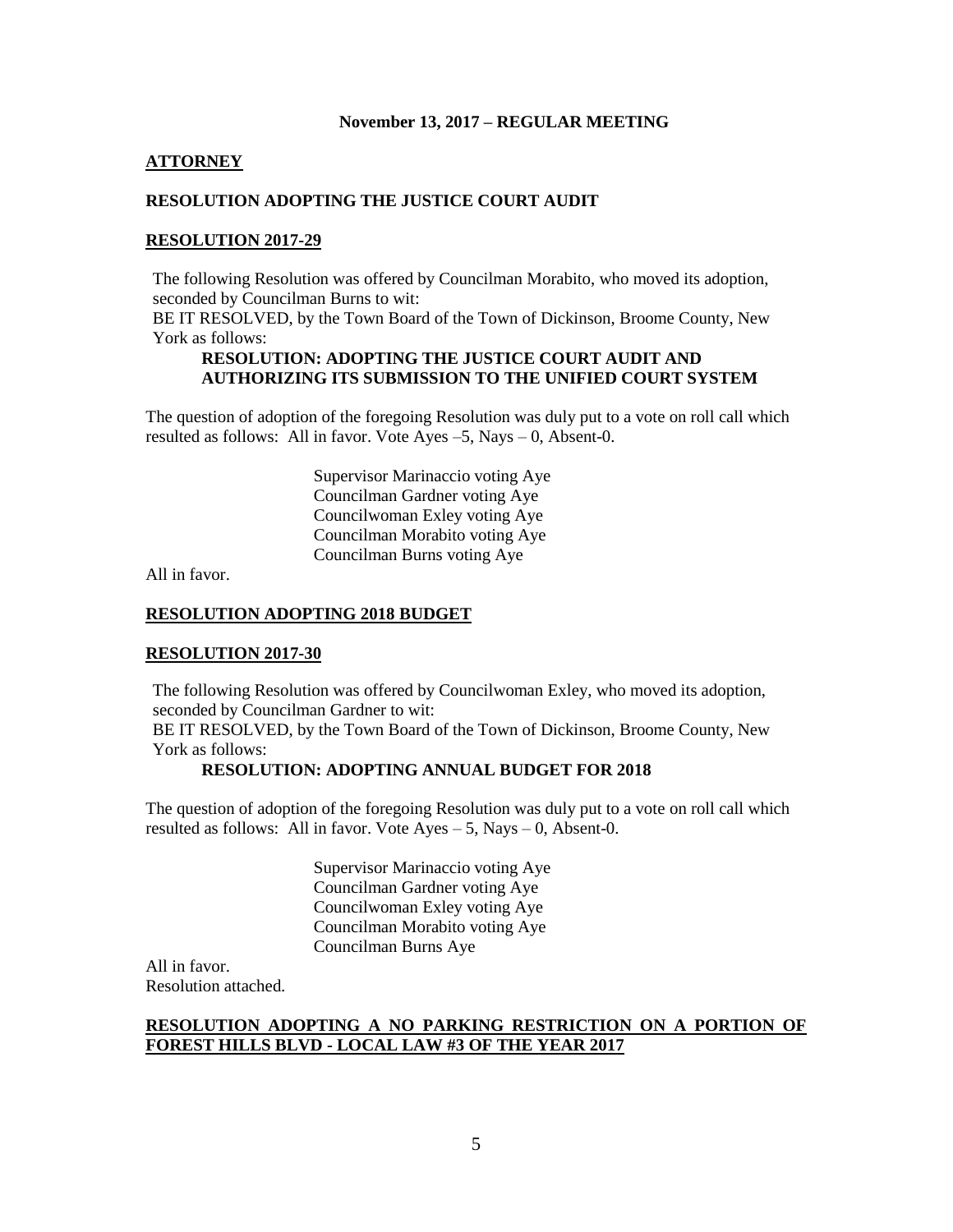#### **RESOLUTION 2017-31**

The following Resolution was offered by Councilwoman Burns, who moved its adoption, seconded by Councilman Morabito to wit:

BE IT RESOLVED, by the Town Board of the Town of Dickinson, Broome County, New York as follows:

## **RESOLUTION: ADOPTING A NO PARKING RESTRICTION ON A PORTION OF FOREST HILLS BLVD - LOCAL LAW #3 OF THE YEAR 2017**

The question of adoption of the foregoing Resolution was duly put to a vote on roll call which resulted as follows: All in favor. Vote  $Ayes - 5$ , Nays  $- 0$ , Absent-0.

> Supervisor Marinaccio voting Aye Councilman Gardner voting Aye Councilwoman Exley voting Aye Councilman Morabito voting Aye Councilman Burns Aye

All in favor. Resolution attached. Local Law to be filed with Department of State.

## **RESOLUTION ADOPTING 2018 WATER RATE ADJUSTMENT**

#### **RESOLUTION 2017-32**

The following Resolution was offered by Councilwoman Morabito, who moved its adoption, seconded by Councilman Gardner to wit:

BE IT RESOLVED, by the Town Board of the Town of Dickinson, Broome County, New York as follows:

# **RESOLUTION: ADOPTING LOCAL LAW #4 2018 WATER RATE ADJUSTMENT AMENDING CHAPTER 447 OF THE TOWN CODE ENTITLED 'SEWERS' AND CHAPTER 557 OF THE TOWN CODE ENTITLED 'WATER'**

The question of adoption of the foregoing Resolution was duly put to a vote on roll call which resulted as follows: All in favor. Vote  $Ayes - 5$ , Nays  $- 0$ , Absent-0.

> Supervisor Marinaccio voting Aye Councilman Gardner voting Aye Councilwoman Exley voting Aye Councilman Morabito voting Aye Councilman Burns Aye

All in favor.

Resolution attached. SEQRA short form determination attached.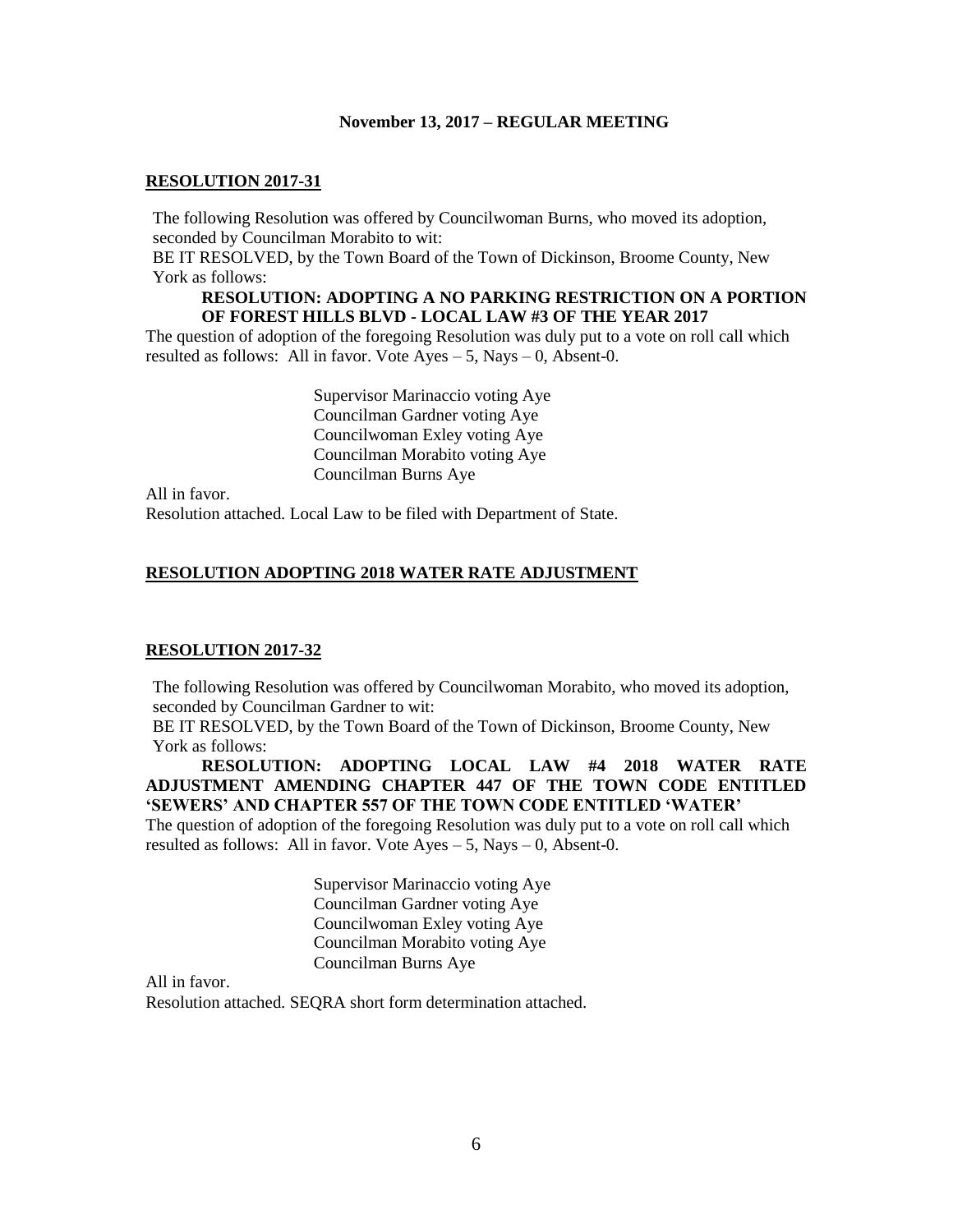# **RESOLUTION AUTHORIZING THE PURCHASE OF THE TRIMBLE GEO 7X MAPPING SYSTEM**

## **RESOLUTION 2016-33**

The following Resolution was offered by Councilwoman Exley, who moved its adoption, seconded by Councilman Gardner to wit:

BE IT RESOLVED, by the Town Board of the Town of Dickinson, Broome County, New York as follows:

**RESOLUTION: AUTHORIZING THE PURCHASE OF THE TRIMBLE GEO 7X MAPPING SYSTEM SOFTWARE PRODUCT AT A COST OF \$10,070.00 PLUS 2 YEARS OF TECHNICAL SUPPORT AT A COST OF \$700.00 AND GPS BRAIN FOR A DAY TRAINING AT A COST OF \$1,495.00; BILLED TO THE SEWER DEPARTMENT.**

The question of adoption of the foregoing Resolution was duly put to a vote on roll call which resulted as follows: All in favor. Vote Ayes – 5, Nays – 0, Absent-0.

> Supervisor Marinaccio voting Aye Councilman Gardner voting Aye Councilwoman Exley voting Aye Councilman Morabito voting Aye Councilman Burns Aye

All in favor.

# **RESOLUTION TO SCHEDULE A PUBLIC HEARING FOR THE ADOPTION OF A LOCAL LAW CCA PROGRAM**

### **RESOLUTION 2017-34**

The following Resolution was offered by Councilman Morabito, who moved its adoption, seconded by Councilman Burns to wit:

BE IT RESOLVED, by the Town Board of the Town of Dickinson, Broome County, New York as follows:

# **RESOLUTION: SCHEDULE A PUBLIC HEARING FOR DECEMBER 4, 2017 WORK SESSION AT 5:30 PM RE: THE ADOPTION OF A LOCAL LAW CCA PROGRAM**

The question of adoption of the foregoing Resolution was duly put to a vote on roll call which resulted as follows: All in favor. Vote  $Ayes - 5$ , Nays  $- 0$ , Absent-0.

> Supervisor Marinaccio voting Aye Councilman Gardner voting Aye Councilwoman Exley voting Aye Councilman Morabito voting Aye Councilman Burns Aye

All in favor.